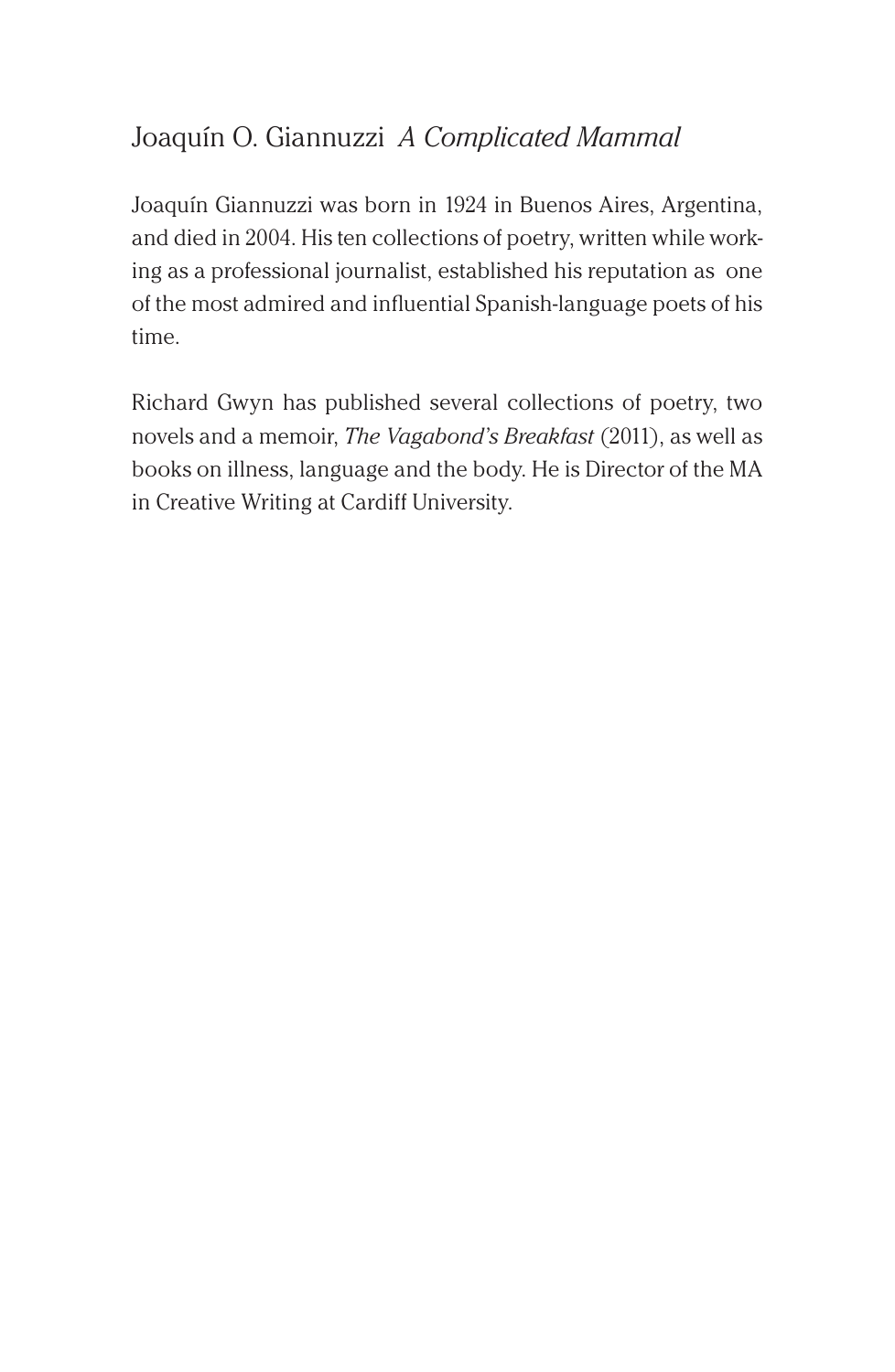# Joaquín O. Giannuzzi *A Complicated Mammal*

selected poems translated by Richard Gwyn

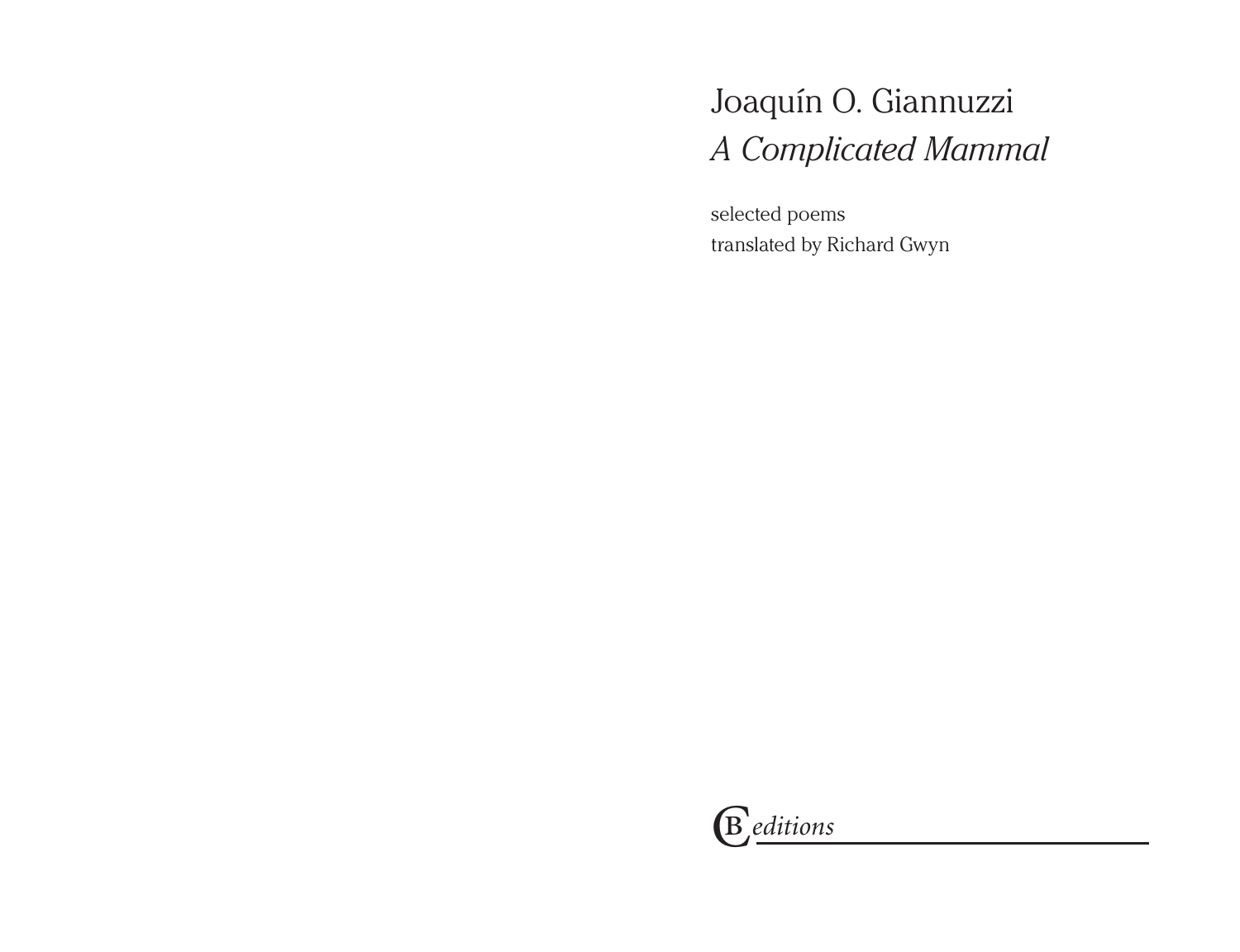First published in 2012 by CB editions 146 Percy Road London W12 9QL www.cbeditions.com

These translations are published by kind permission of Marcela Giannuzzi

This work is published within the framework of the 'SUR' Translation Support Program of the Ministry of Foreign Affairs, International Trade and Worship of the Argentine Republic

All rights reserved

Preface and translations © Richard Gwyn, 2012

The right of Richard Gwyn to be identified as translator of this work has been asserted in accordance with the Copyright, Designs and Patents Act, 1988

Printed in England by Blissetts, London W3 8DH

ISBN 978–0–9567359–8–0

## **Contents**

Preface vii Translator's Note xvii

*Basuras al amanecer* / Garbage at daybreak 2 *Café y manzanas* / Coffee and apples 4 *Autocrítica* / Self-criticism 6 *Estación Mapocho* / Mapocho Station 8 *La calle, la gente* / The street, the people 10 *Tarde de domingo* / Sunday afternoon 12 *Por alguna razón* / For some reason 14 *Instrucciones para ayudar a un ciego a cruzar la calle* / Instructions on helping a blind man cross the street 16 *Poética* / Poetics 18 *Franz Kafka en el sanatorio* / Franz Kafka in the sanatorium 20 *Este oficio* / This trade 22 *Un recuerdo personal* / A personal memory 24 *La abuela* / Grandmother 26 *La reducción* / Reduction 28 *Principios de certidumbre* /Principles of certainty 30 *Teoría del cuarto cerrado* /Theory of the locked room 32 *Este momento* / This moment 34 *Mi hija se viste y sale* / My daughter dresses and goes out 36 *Cuando el mundo es puesto en duda* / When the world is placed in doubt 38 *Teólogo en la ventana* / Theologian at the window 40 *Extraviado (perro) en la lluvia* / Lost (dog) in the rain 42 *La disolución* / Dissolution 44 *Reflejo condicionado* / Conditioned reflex 46 *Amantes en la noche* / Lovers in the night 48 *La jirafa* / The giraffe 50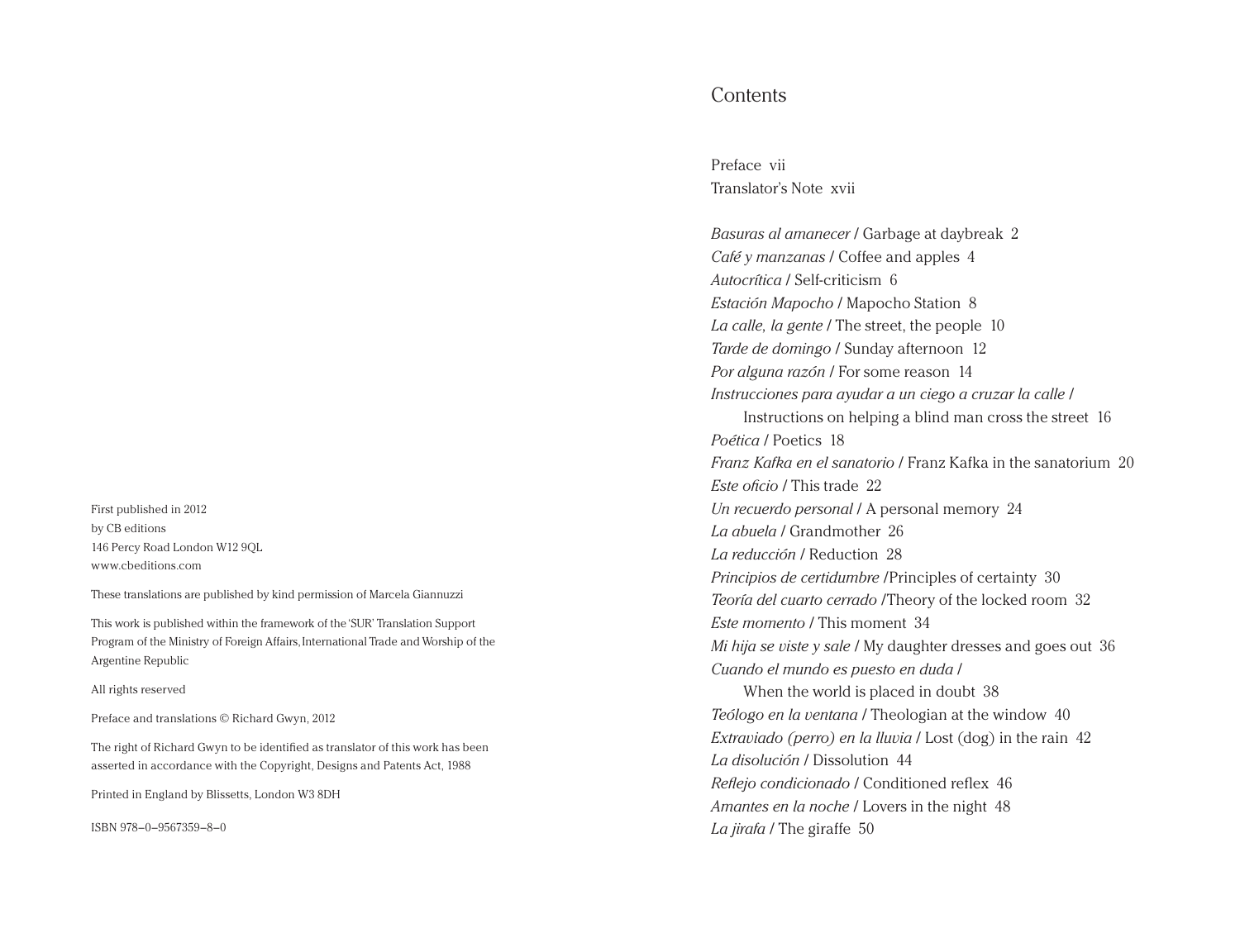*La promesa* / The promise 52 *Poniéndome los zapatos* / Putting on my shoes 54 *Del otro lado* / On the other side 56 *Lo desconocido no está listo* / The unknown is not ready 58 *Belle Époque* / Belle Époque 60 *Terapia intensiva* / Intensive Care 62 *La paz del torturador* / The torturer's peace 64 *El poeta standard* / The average poet 66 *Simetrías* / Symmetries 68 *Residuos* / Remains 70 *Los caballos* / Horses 72 *Tarde en Campo Quijano* / Evening in Campo Quijano 74 *Bajo continuo* / Bass continuum 76 *Llamando al médico* / Calling the doctor 78 *Es verano* /It is summer 80

## Preface

In the hermetic and self-regarding universe of poetry, there exist certain heroic figures, international ringmasters and innovators as famous for what they do as for what they write; and then there are the quiet types, the poets who operate behind closed doors – or from within a locked room – whose writing seeps into public consciousness after others pass by the window and glance in. Their fellow poets are often the first in singing their praises because they nourish some lack in the reader, making him or her, in turn, want to write. They are, overwhelmingly, writers who occupy themselves with the existential weather of their times and the semiotics of the everyday, and as with all art that toils in solitude, grafting quietly at the soul of things, these poets repay particularly close scrutiny.

Joaquín O. Giannuzzi (1924–2004) was a poet absorbed by the world of objects, documenting and questioning the hierarchies implicit in natural and manmade phenomena. It could even be said that Giannuzzi was obsessed by the notion of objects possessing consciousness or will – an almost animistic sense of volition that binds mankind to animals and to things – *las cosas de la tierra*, or 'things of the earth'. And yet, despite the metaphysical flavour of these notions, he returns, again and again, to a flatly materialist vision of the world: a pervasive sense of transience and decrement that reflects the absolute failure of theology. Indeed, one of his best-known poems is titled 'Theologian at the window' – many of Giannuzzi's poems are set looking out from a window, or from within 'a locked room' – a characteristic self-portrait of the solitary individual who can only conclude:

There are a million windows and each one suffers its failed theologian, confronted by the only possible reality . . .

Of what that 'only possible reality' consists we need have little doubt, since Giannuzzi is a poet of remarkable consistency. Over the ten books of poems published during the years 1958–2008 there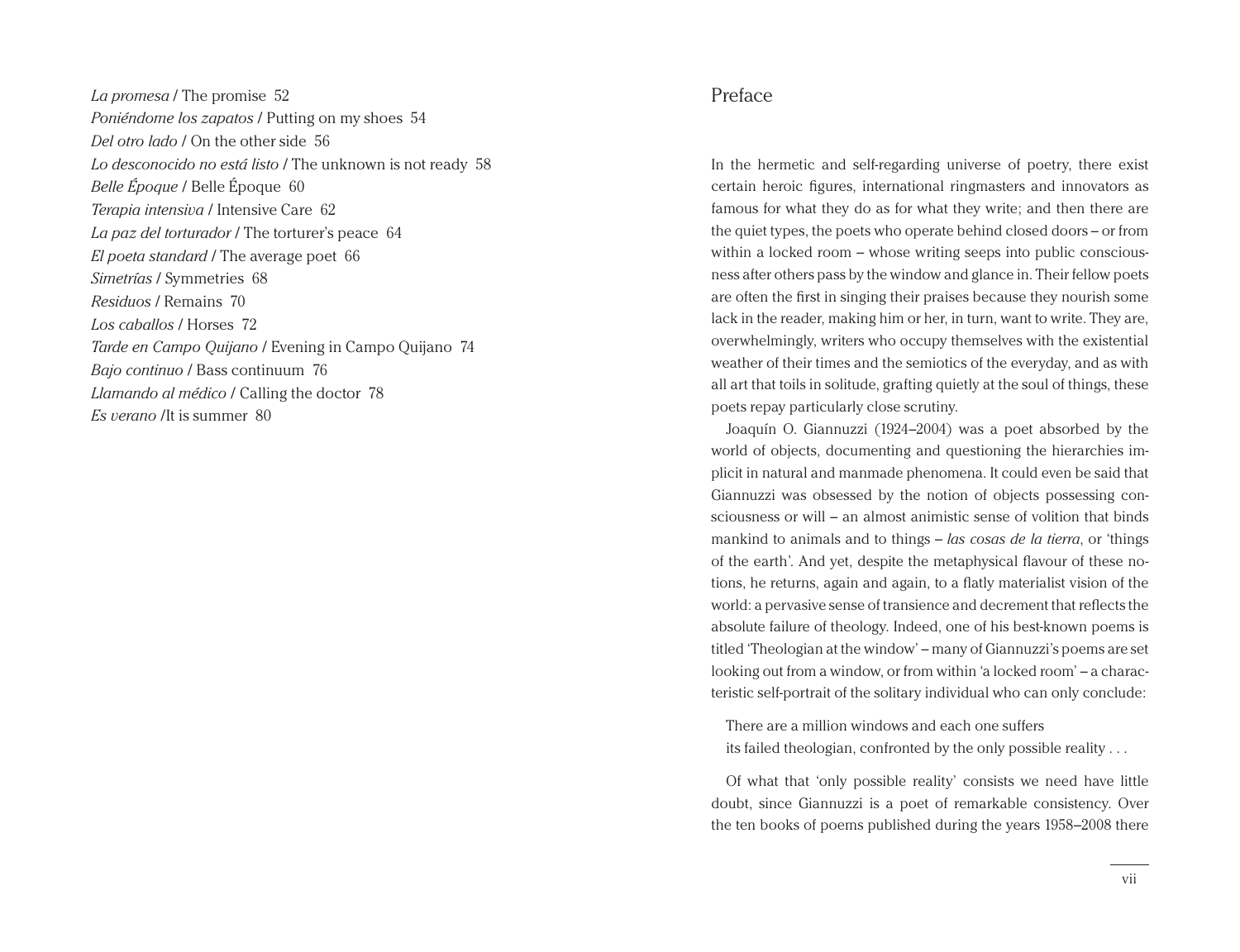is extraordinary fixedness of intent, and very little stylistic variation, other than a discarding of the longer poems that he attempted early in his career, and an accompanying economy of expression. Throughout the oeuvre there is never any compromise with our inevitable mortality ('isolate in its solitary mortal dimension') as the poem 'Symmetries' reminds us. Here, as the critic Leonor Fleming observed, was a poet who faced death head on.<sup>1</sup>

Some of Giannuzzi's most memorable work had already appeared by the period now known in Argentina as 'the last military dictatorship' (1976–83), in which all poetry of substance took a dive underground. But if Giannuzzi's poetry was not known to the wider reading public, he was already gaining a reputation among his peers, and he began to emerge, towards the end of the 1980s, as one of the most significant and influential Spanish language poets of his time. Quintessentially a poet's poet, he cast a powerful influence over two subsequent generations of Argentinian writers, for many of whom Giannuzzi represents a kind of model, his understated, pessimistic, yet always humane poetry contemplating the tumultuous and, for Argentina, often ruinous second half of the twentieth century. His legacy honours the quotidian quality of his subject matter, described with painstaking attention, as well as his stoical adherence to the task of interrogating those essential relationships between the individual and the world. As Jorge Fondebrider, one of his principle advocates (and editor of the *Complete Poems*), writes, 'Giannuzzi wrote poetry with words and ideas. He did not limit himself to a mere piling up of images that might offer a fanciful sense of beauty, he didn't rely on big bangs for effect nor seek to astonish with an ingenious final twist.'2

Giannuzzi was born into a family of southern Italian immigrants of peasant stock who worked as carpenters and builders. The poet's identification with his ancestry finds occasional expression in pieces such as 'La Abuela' ('Grandmother') (who 'crossed the sea directly to the kitchen'), a poem whose tenderness typically finds focus in the woman's hands, a reminder that – just as the men made their living through their hands and the tools they wielded – the grandmother's

hands cared and cooked for the whole tribe. The young Joaquín, however, chose journalism rather than the construction industry, and remained in that profession almost all his life. (Such a path, incidentally, seems to be far more common in Latin cultures, the combining of journalism with the more 'elevated' art of poetry not incurring the derogation – based no doubt on ancient class prejudices – that it might in the Anglo-Saxon world.) His poems inhabit the middle-class ambience of the suburbs, neighbourhoods that are neither too rough nor especially privileged, the kinds of neighbourhood reflected in the poem 'Sunday afternoon', where 'Behind walls, life seems to have exhausted its final opportunity' and 'Human endeavour has made of itself a mockery'.

And yet this apparent pessimism finds its antidote in a persistent curiosity, a relentless interrogation of the spaces or interstices between the individual and the material world; or to put it another way, the relationship (or lack of it) between subject and object. This was a topic that for long exercised Samuel Beckett's attention also, so that he might, as one critic has put it, 'state the space that intervenes between him and the world of objects; he may state it as no-man'sland.'3 Similarly, the novelist Sergio Chejfec writes in an elegant study of Giannuzzi: 'In the poems he distances himself from the things he describes, distances himself also from himself, as when he chooses to represent himself in front of a mirror, or a window, in a photograph, facing a being of another species (insect, fruit, plant or animal), or when [as he sometimes does] he refers to himself by his initials.'4 Elisa Calabrese, another astute critic of Giannuzzi, refers to his 'fascination before objects, his stillness, his remoteness [which] conforms to a radical disengagement. This insurmountable distancing establishes the sharp distinction between domains, *that of perceptive consciousness and that of things*' [my italics].5 Meanwhile Chefjec (in a later essay) finds it difficult to reconcile himself to the idea of Giannuzzi merely as a poet of disengagement and the objective gaze: to him Giannuzzi is an essentially intimate poet fluctuating between confession and speculation.<sup>6</sup> Revealingly, he adds: 'Often Giannuzzi's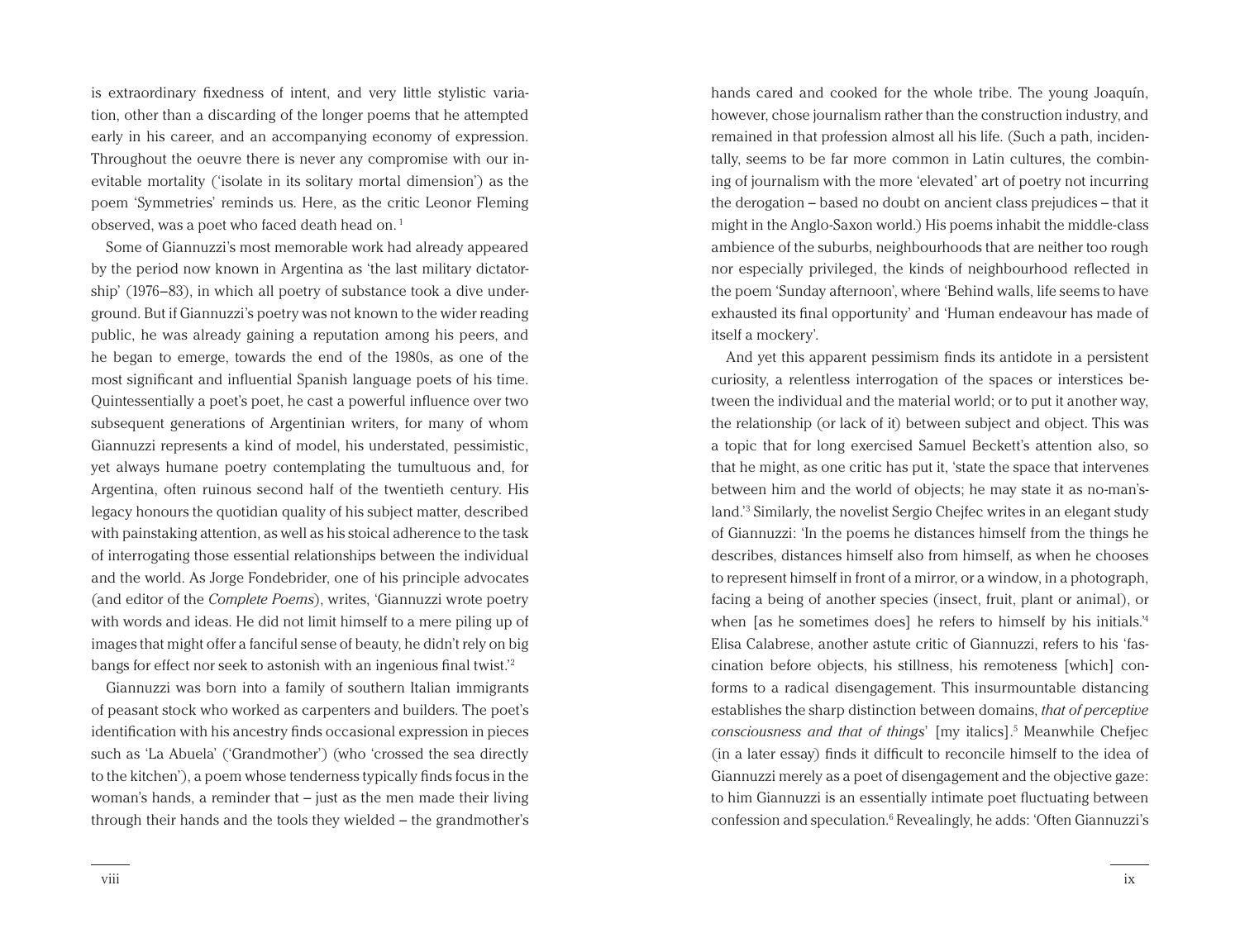poems hang between these paradoxes: the ordinary is transcendent and the transcendent contains the commonplace.'7

Giannuzzi's ironic manner, his distancing of the speaking self, intentionally subverts the simulation of an intimate space between the poet and his reader which very early on became the typical mode of address in his poetry – and already familiar in Argentinian poets of the period such as César Fernández Moreno and the somewhat younger Juan Gelman. And an important effect of this subversion of the conversational mode by a quizzical, self-deprecating voice is raised by Fondebrider, who writes: 'Giannuzzi lived uncomfortably and has done everything possible to make us uncomfortable.'8

The casual reader might be discouraged by such an invitation to discomfort, but for the fact that again, rather like Beckett, the ironic humour and linguistic inventiveness – without ever becoming distractions – keep the reader engaged; unsettled perhaps, and occasionally horrified (notably in poems like 'The Promise' and 'Intensive Care'), but fascinated still. We find we have become as curious as the poems' narrator to see how he is going to interact with whatever it is that nature, or the phenomenal world, throws in his path. Moreover, the writing is of a consistent and unerring quality, making the choice of poems for an introductory English selection a difficult one. Giannuzzi's first book, *Nuestros días mortales* (Our mortal days, 1958) begins very much in the vein in which he intended to continue, with a still life describing (but so much more than describing) a bunch of grapes. When I first decided to translate Giannuzzi, and began to read through the *Complete Poems*, I kept finding words repeated, and decided to keep a tally. In his first book I listed *desdichado* (unhappy, unfortunate), *podredumbre* (rottenness, corruption), *secreto* (secret), *silencioso* (silent), *amarga* (bitter), *tinieblas* (darkness). From the second book, *Contemporáneo del mundo* (Contemporary of the world, 1963), we find *estupor* (astonishment, stupor), *inútil* (useless), *veneno* (poison), and *sepelio* (burial); and from the third, *Las Condiciones de la época* (Conditions of the epoch, 1967): *fetido/fetidez* (fetid/ stench), *fracaso* (failure) and *época* (epoch). However, after much

deliberation and in spite of the excellence of many of the poems from the first three books, I decided to begin this selection of translations with his fourth book, *Señales de una causa personal* (Signs of a personal cause, 1977). It was this collection, with such poems as 'Garbage at daybreak', 'Coffee and apples', 'Self-criticism' and 'Poetics', which had alerted Jorge Fondebrider, as a young man, to the presence of Giannuzzi as a major force in Spanish poetry:

The discovery of Giannuzzi's poetry was, for me, a kind of revelation. I did not know that in Argentina there was someone who wrote like this. Then, I thought, what had surprised me so many times in poets like Eliot or Montale could also be done in Castilian, in the Castilian that we spoke: Giannuzzi had done it. But, moreover, he had done it in a voice that . . . is perfectly recognisable to . . . the inhabitants of Buenos Aires.9

As a reader, coming to Giannuzzi for the first time (the first poem of his I discovered was 'Coffee and Apples', while standing in a makeshift bookstore in Granada, Nicaragua), I at once fell for the immediacy of his diction, and the prevalence of what I think of as *thingitude* in his poems. Things and animals, of course. Unfortunately the restrictions of space mean that only a few bestial encounters have made it through the filtering process. Cue another list: first, there is a perplexing recurrence of flies as a theme; dogs come next, followed by horses, vultures, pigeons, seagulls, chickens, swans, toads, dragonflies, wasps, miscellaneous unspecified insects and beetles, cockroaches, snails, spiders, not forgetting a solitary giraffe. Add to these his recurring favourite topics: breakfast, roses, grapes, apples, the smell of coffee and tobacco, garden rain, and numerous dahlias, his flower of choice.

There are sounds too. We need to remember Giannuzzi's love of music: Handel, Mozart and Chopin come in for special mention as well, of course, as Argentina's national musical idol, Carlos Gardel. But more specifically there are other sounds, perhaps most memorably the clicking that occurs in the wonderful poem *Mi hija se viste y sale* ('My daughter dresses and goes out', p.37):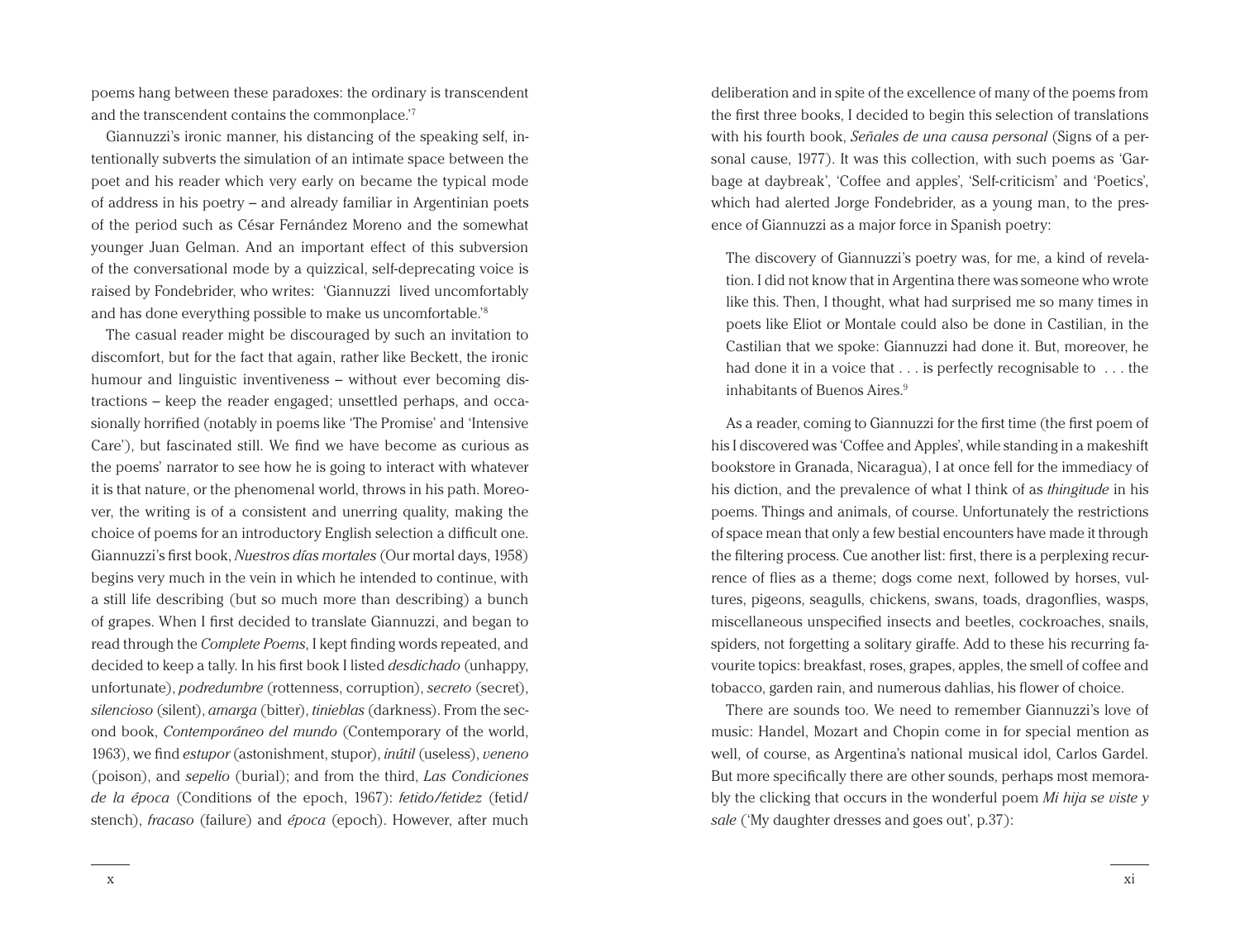### Then she turns

on the axis of the mirror, immersed in the contemplation of an absolute present. A sweet disorder is immobilised around her until the click of bracelets closing signals that all my options are now results. She leaves the room, enters an evening of incessant music and everything that I am not goes with her.

The finality of that sound of the 'click of bracelets' lingers long after the poem's close.

And while discussing sounds we mustn't forget the several references in Giannuzzi's poetry to *el otro lado del pared* – the other side of the wall. In one example ('On the other side', p.57) it is to report that a neighbour has died, and in another – one of two versions of *Este momento* ('This moment', p.35):

## Who will survive

the truth that explodes on the other side of the wall, its confusion of breakdown and gunshots?

Here, the 'other side of the wall' hints at something concrete, even political, unusually for Giannuzzi invoking a specific reference to the terror of a police state, or the horror of a disappearance. More generally, of course, the other side means the neighbours (hell, after all, is other people) but also, and more suggestively, whatever it is that awaits us on the other side of anything: what Artaud heard as 'the rustling behind the curtain'.

Giannuzzi referred to himself as a 'jovial pessimist'.10 He didn't militate actively in politics, but considered himself 'a man of the people'. This wasn't mere posing: it was how he regarded himself, as a man and a poet. A preferred term was 'standard', the adjective actually used in the Spanish version of the poem I have translated as 'The Average Poet' (p.67), a sardonic self-portrait:

The little poet wakes in a state of alarm: the words that stacked up during the night have become impossible to hold back and, as dawn breaks, he hurries to his desk.

This representation of the 'little poet' scurrying off to work inevitably hits the hard forge of self-awareness, in the lines, 'a creative frenzy, / if of dubious artistic substance' – and the poet is left to reflect ruefully on the lasting worth of his output. 'I am a minor poet in all the anthologies, including in my own,' he said.11 Or: 'Gelman and Lamborghini are great poets: I do what I can.'12 Whatever the seriousness with which such proclamations were made, this was not the opinion of other writers, including the same Leónidas Lamborghini, who wrote: 'He was one of the most important poets in our language and a universal poet of the stature of Ungaretti, for example.'13 Or Jorge Aulicino: 'The poems of Giannuzzi might serve us as a mental map of the terrors and anxieties of a man of the middle classes who lived in Buenos Aires for much of the twentieth century.'14 And again, the commendation of Fabían Casas, who, quoting Louis-Ferdinand Céline from another context, referred to Giannuzzi as a man 'without collective importance, that is, an individual'.15

This self-effacing side of Giannuzzi comes over also in his poems, and is corroborated by an anecdote in which Jorge Fondebrider recalls his early attempts at interviewing Giannuzzi, and how his subject fell apart in front of the microphone. 'At once he displayed to me one of the dominant aspects of his character: he said he felt very honoured, but admitted that he was incapable of abstract thought . . . [and] all he could do was stutter painfully in front of the recorder and did everything possible to dishearten me . . . However, when he applied his intelligence to the description of concrete problems, he would talk as well as could be hoped for.'16 (The ambiguity in that final qualification is itself worthy of note).

To place Giannuzzi within his proper context, we should recall that until the mid-1980s J. L. Borges (1899–1986) and Julio Cortázar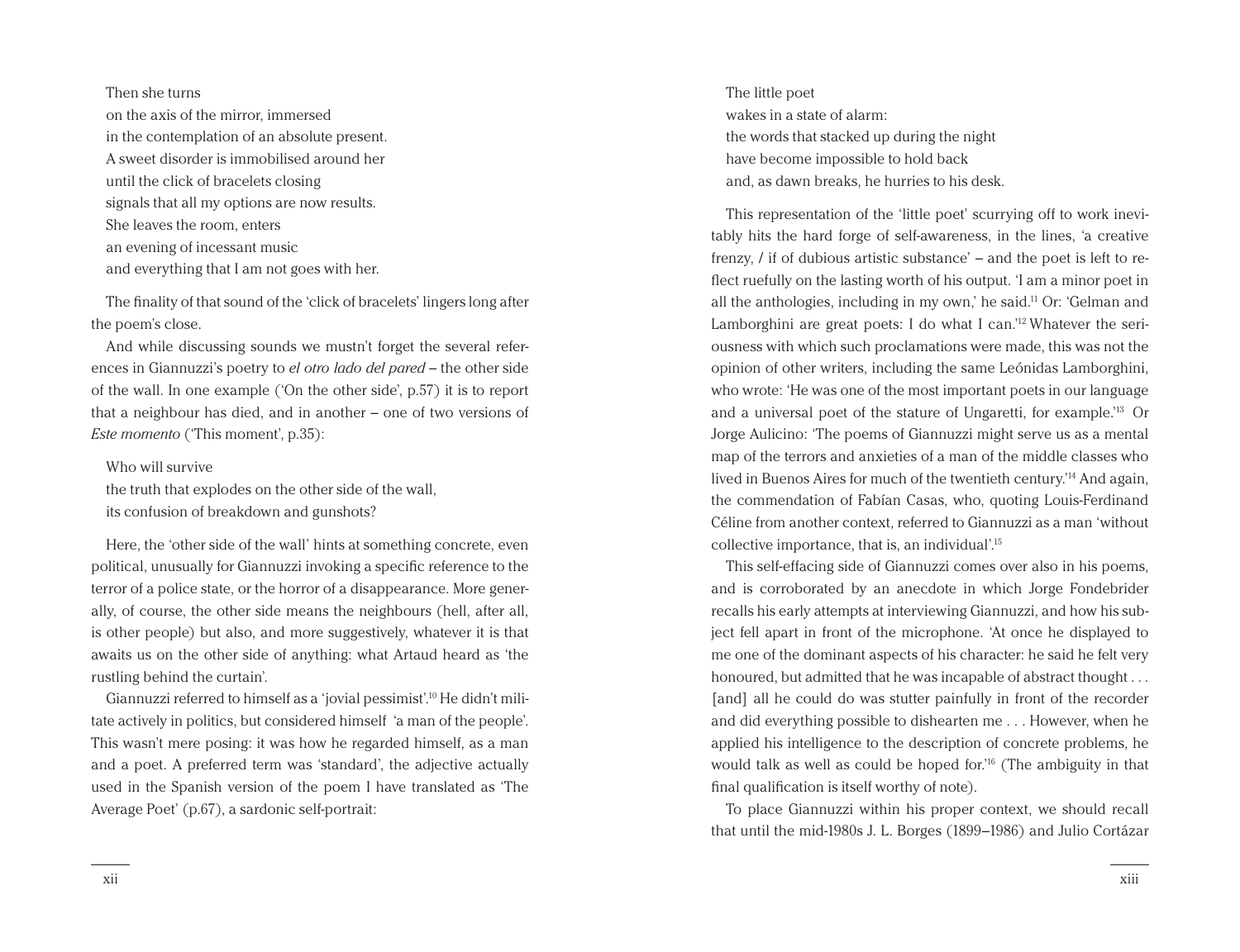(1914–84) were indisputably the best-known Argentine authors internationally, and both of them were highly accomplished poets, although – perhaps unfairly in Borges' case – more celebrated as writers of fiction. However, it would not be controversial to claim that along with poets such as Juan Gelman, Alejandra Pizarnik, Enrique Molina, Olga Orozco, Roberto Juarroz, Leónidas Lamborgini, Juana Bignozzi and Susana Thénon, Giannuzzi represents a pivotal figure in the Argentinian poetry of the second half of the twentieth century, his work standing apart from the transformative experimentalism of Gelman and the intense, subjective fabulism of Pizarnik, pacing the no-man's-land between the speaking subject and the things of the world, his poetry imbued with a 'speculative and metaphysical realism . . . sustained by a metaphoric system as austere as it is imaginative.'17

And what of this project, the turning of a very Argentinian poet into English? Although Giannuzzi's name might be new to readers of English, in my own conversations with Argentine poets and writers of all ages – including Juan Gelman, whose enthusiasm was contagious, dispelling any doubts I might have had – the idea of an English 'Selected' has met with widespread approval among his fellow writers, and a sense that bringing Giannuzzi's poetry to an international readership was long overdue.

But aren't there already too many poets, too many books? Don't we already suffer from a surfeit of voices, and from summaries and anecdotage and repetition of things written and repeated and laid down in poems and fictions and in essays like this one? Perhaps we have truly had a bellyful of poets and their translators and dissectors? And then sometimes, it seems to me, the opposite is true. If a poet, even on a few occasions, transcends the local or parochial, and speaks to a universal audience – that, by definition, is a poet whose work deserves to be shared beyond the confines of a particular language or moment in history.

If the declamatory assertion of masculine liberties at the start of the poem 'For some reason' (p.15) evokes a disappearing world,

sepia-tinted and smoky, it still draws one in unerringly, with its smell of dark tobacco and polished wood under morning sunlight:

I bought coffee, cigarettes, matches. I smoked, I drank and faithful to my personal rhetoric put my feet on the table.

And what follows, as though in covert allusion to Walter Benjamin's tide of history, $18$  elicits a universal yearning that pursues the dreams of gamblers and penitents, lovers and losers, the dogs of dawn, their snouts in the black bags of our inexplicable refuse, and the new-born foal struggling to stand, having stumbled in on the wrong world. These poems speak for all those who are both captivated and confused by the phenomenal world, who sense a terrible ambivalence towards their fellow creatures, and fear that the view from the window offers 'only alternatives of an indistinct appearance / made of tremulous fragments, doubtful colours / and a suffering of something darkly tangled up in itself'.

> Richard Gwyn Cardiff, May 2012

## **REFERENCES**

#### All translations by RG.

1 'Joaquín Giannuzzi, su muerte, su amada' by Leonor Fleming (2006, in *Claves*, Salta, No. 156, February 2006, and in Fondebrider, J., *Giannuzzi: Reseñas, artículos y trabajos académicos sobre su obra*, 2010, p.246 (Buenos Aires: Dock). 2 'Memoria de una causa personal' in Giannuzzi, J. O. *Poesía completa*, edited with prologue by Jorge Fondebrider, 2009, p.12 (Sevilla: Sibila). 3 *Damned to Fame: The Life of Samuel Beckett* by James Knowlson, 1999, p.188

(London: Bloomsbury).

4 'El Intimista', in *Sobre Giannuzzi* by Sergio Chefjec, 2010, p.57 (Buenos Aires: Bajolaluna).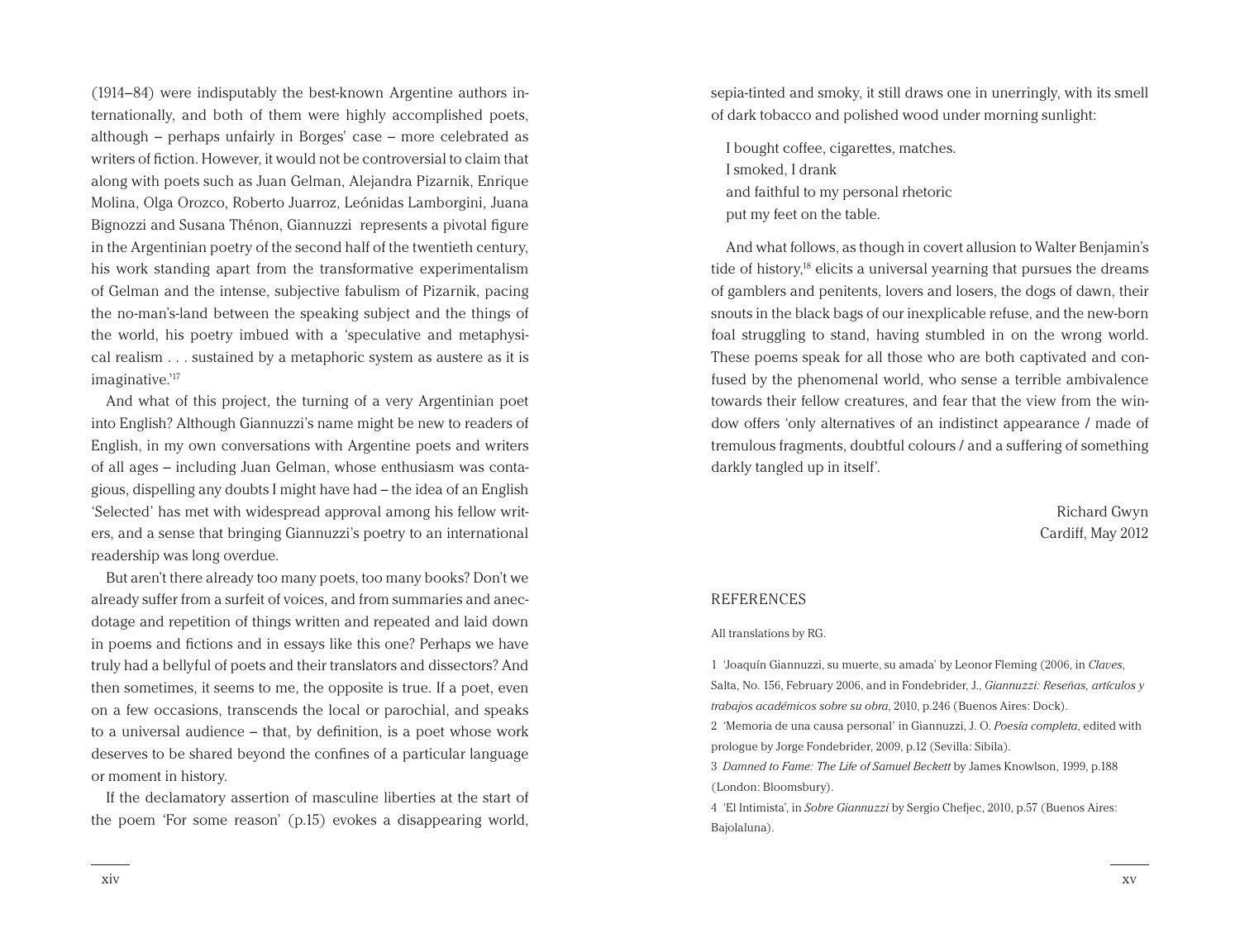No. 20, Año 18, 2009, and collected in Fondebrider, J., 2010, p.333. 'Giannuzzi Estándar', in *Sobre Giannuzzi*, by Sergio Chefjec, 2010, p.11. 'Giannuzzi Estándar', in *Sobre Giannuzzi*, by Sergio Chefjec, 2010, p.22. Fondebrider, J. 2009, p.14. Fondebrider, J. 2009, p.10. 'Adiós a Joaquín', by Pedro González, originally published in *La Marea*, No. 18, December 2005. Also in Fondebrider, J. (ed) 2010, p.244. 'El arte callado', by Jorge Aulicino, in the blog *El Estante Maldito* 12 September 2008. Also in Fondebrider, J. (ed) 2010, p.251. 'Recuerdos del poeta incómodo' by Fabián Casas, in *Ñ*, No. 259, 13 September 2008, and in Fondebrider, J. (ed) 2010, p.256. 'Tres hitos en la poesía de Joaquín Giannuzzi', by Leónidas Lamborghini, in *La Marea*, No. 30, 2008, and in Fondebrider, J. (ed) 2010, p.248. Aulicino, J., in Fondebrider, J. (ed) 2010, p.251. Casas, F., in Fondebrider, J. (ed) 2010, p.255. 'Memoria de una causa personal' by Jorge Fondebrider, in Giannuzzi, J. O., *Poesía Completa*, 2009, p.11. 'Un criterio de objetividad en la nueva poesía argentina' by Martín Prieto,

5 *Joaquín O. Giannuzzi o el horror de lo cotidiano* by Elisa Calabrese, in *CELEHIS* 

in *Breve historia de la literature argentina* (Buenos Aires: Taurus, 2006) and in Fondebrider, J. (ed) 2010, p.309.

18 Walter Benjamin writes that there is an angel who remembers the whole of history. His face is turned towards the past. He would like to pause and piece together everything that was smashed in the ongoing catastrophe of human affairs but there is a wind blowing from paradise and it is so strong that it gets caught up in his wings and he can no longer close them. The storm (which we call progress) drives him helplessly into the future, to which his back is turned, while the pile of rubble grows higher and higher. (Benjamin, W. *Gesammelten Schriften* I:2. Frankfurt am Main: Suhrkamp Verlag, 1974.)

## Translator's Note

The Spanish text used for these translations was the *Poesía completa de Joaquín O. Giannuzzi*, edited with a foreword by Jorge Fondebrider, Sevilla: Sibilina, 2009. The poems are arranged in the order of their publication.

Note to the poem 'Reduction' (p.29): In Argentina, as in other Catholic countries, the bones of the deceased may be exhumed and cremated after a specified interval. This is an account of the process involving the remains of the poet's father, twenty years after burial.

## ACKNOWLEDGEMENTS

Many thanks to Jorge Fondebrider for introducing me to the poetry of Giannuzzi and for providing invaluable support, advice and friendship during the making of this book.

I gratefully acknowledge an award from SUR, the literary translation funding programme of the Argentinian Ministry of Exterior Relations and Culture.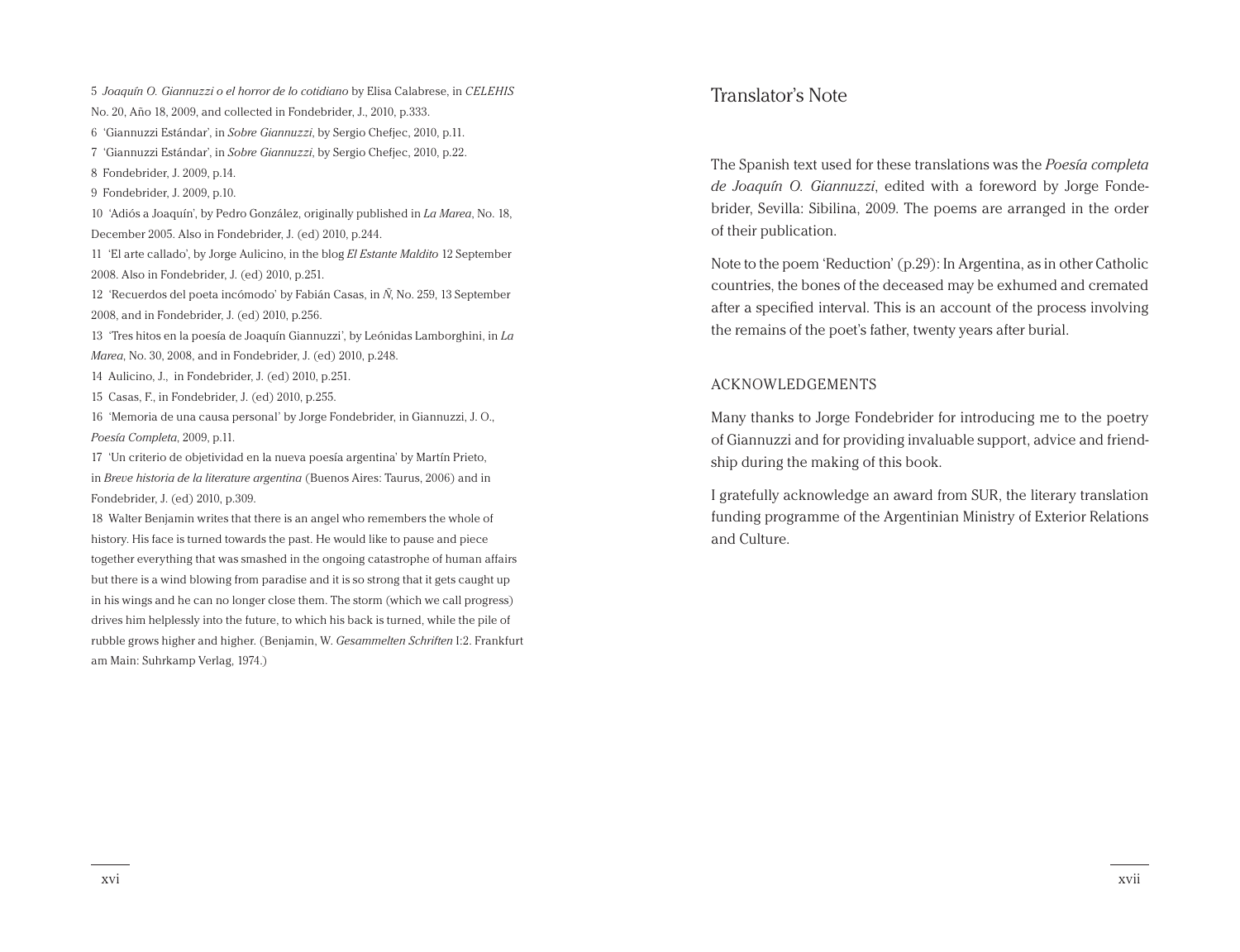*A Complicated Mammal*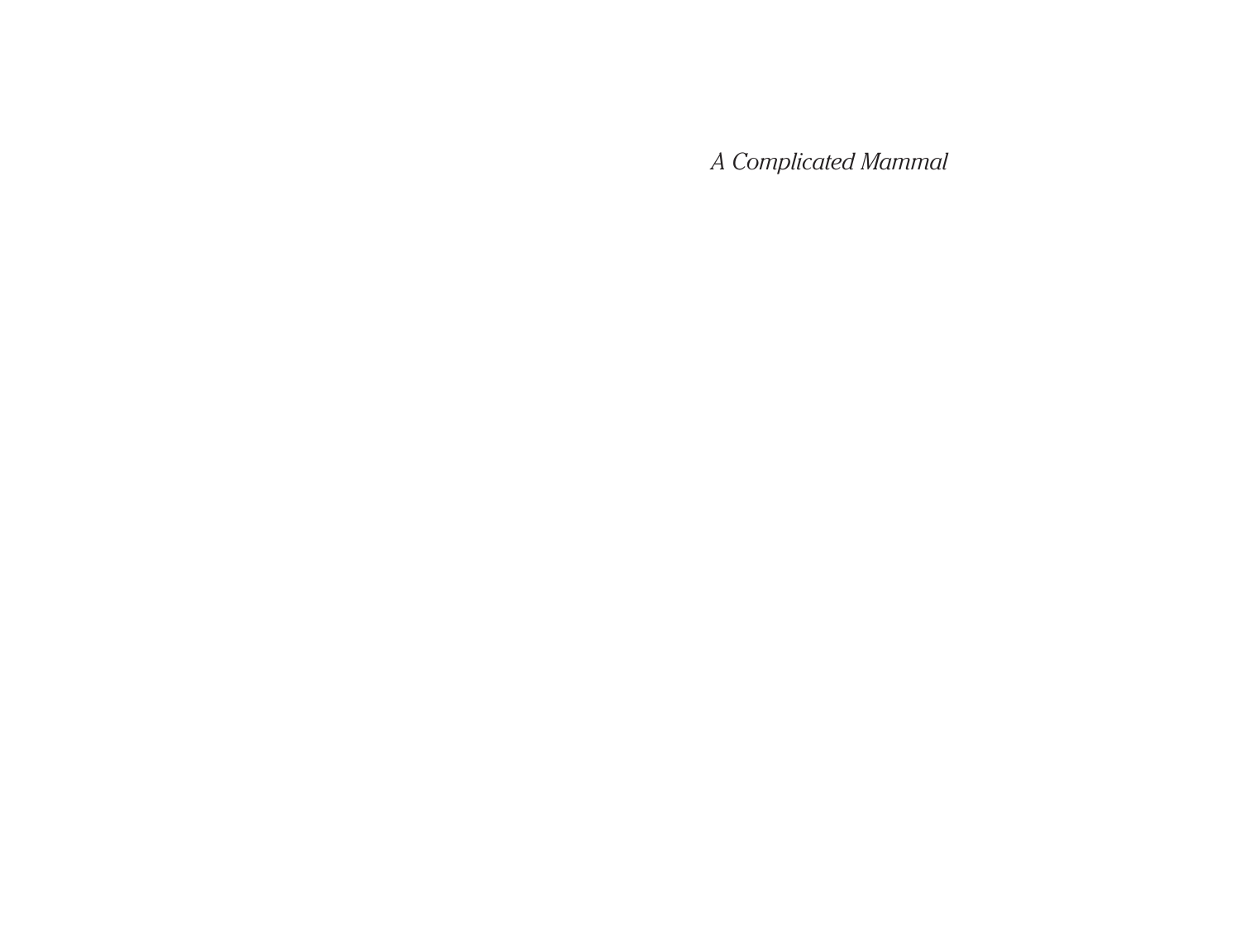# *Basuras al amanecer*

*Esta madrugada, en la calle dominado por una especie de curiosidad sociológica hurgué con un palo en el mundo surrealista de algunos tachos de basura. Comprobé que las cosas no mueren sino que son asesinadas. Vi ultrajados papeles, cáscaras de fruta, vidrios de color inédito, extraños y atormentados metales, trapos, huesos, polvo, sustancias inexplicables que rechazó la vida. Me llamó la atención el torso de una muñeca con una mancha oscura, una especie de muerte en un campo rosado. Parece que la cultura consiste en martirizar a fondo la materia y empujarla a lo largo de un intestino implacable. Hasta consuela pensar que ni el mismo excremento puede ser obligado a abandonar el planeta.*

# Garbage at daybreak

At dawn today, out in the street, possessed by a kind of sociological curiosity, I rummaged with a stick in the surreal world of garbage bins. I realised that things don't die but are murdered. I saw outraged papers, fruit peel, glass of an unknown colour, strange and tortured metals, rags, bones, dust, inexplicable substances that life rejected. My attention was caught by a doll's torso, with a dark stain, a sort of rosy meadow death. It seems that culture consists in the thorough tormenting of matter and pushing it through an implacable intestine. Almost a comfort to reflect that not even this excrement is obliged to abandon the planet.